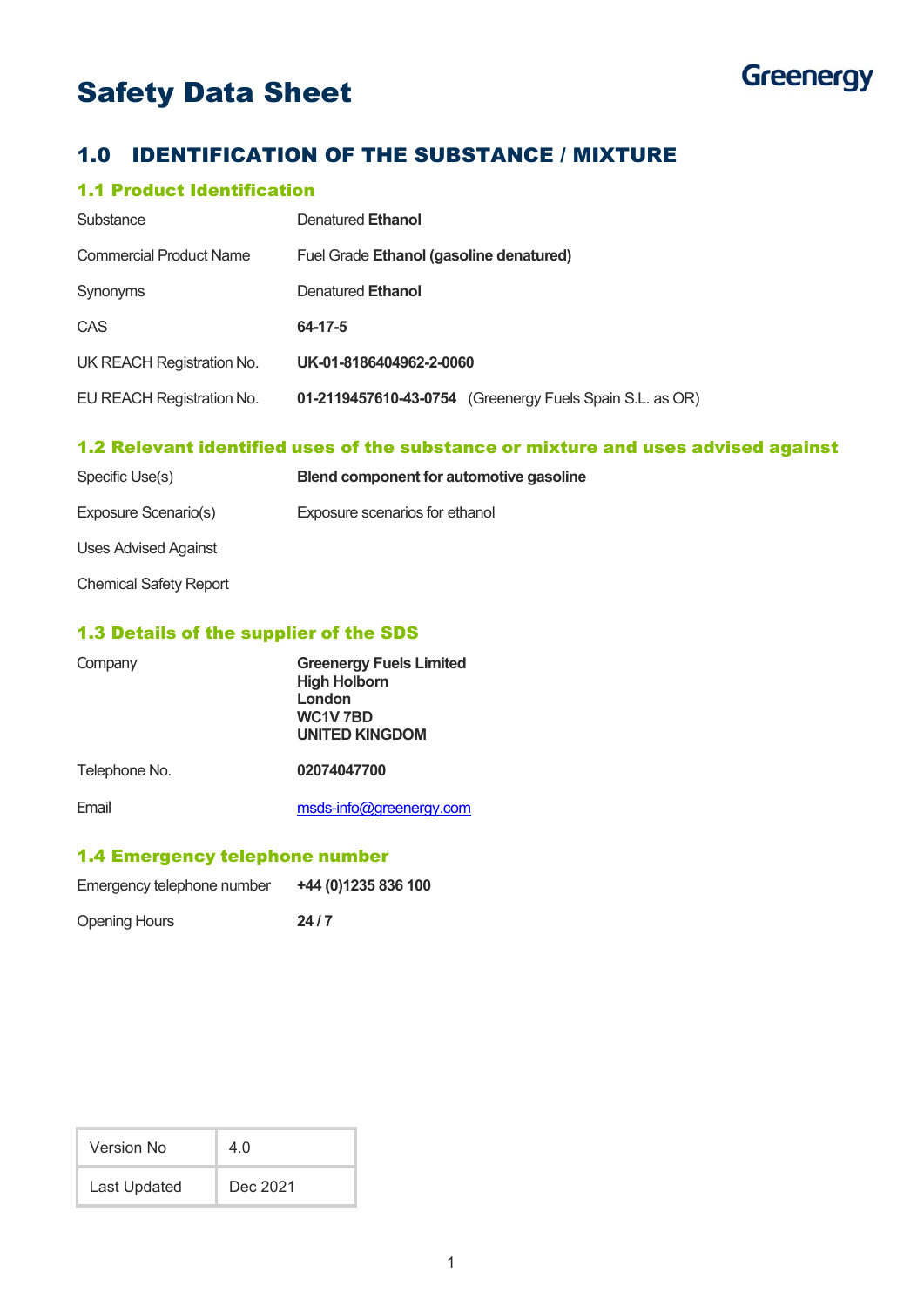# **Greenergy**

# 2.0 HAZARDS IDENTIFICATION

#### 2.1 Classification of the substance or mixture

#### **Classification according to Regulation (EU) 1272/2008**

CLP-Classification: The product is classified as hazardous in accordance with Directive 1272/2008/EEC.

| Flam. Liq. 2 | H225 - Highly flammable liquid and vapour. |
|--------------|--------------------------------------------|
| Eye Irrit. 2 | H319 - Causes serious eye irritation.      |
| Muta. 1B     | H340 - May cause genetic defects.          |
| Carc, 1B     | H350 - May cause cancer.                   |

## 2.2 Label elements

#### **Labelling according to Regulation (EU) 1272/2008**

CLP pictograms:



Signal word: Danger

| <b>CLP Hazard statements:</b> | H225 - Highly flammable liquid and vapour. |
|-------------------------------|--------------------------------------------|
|                               |                                            |

H319 - Causes serious eye irritation.

H340 - May cause genetic defects.

H350 - May cause cancer.

CLP Precautionary statements: P210 - Keep away from sparks. - No smoking.

P210 - Keep away from heat/sparks/open flames/hot surfaces. - No smoking. P280 - Wear protective gloves/protective clothing/eye protection/face protection. P303+P361+P353 - IF ON SKIN (or hair): Remove/Take off immediately all contaminated clothing. Rinse skin with water/shower. P305+P351+P338 - IF IN EYES: Rinse cautiously with water for several minutes. Remove contact lenses, if present and easy to do. Continue rinsing. P308+P313 - IF exposed or concerned: Get medical advice/attention.

#### **Labelling according to Directives (67/548/EEC - 1999/45/EC)**

Not relevant

## **Other Hazards**

Other hazards: This mixture contains no substance considered to be persistent, bioaccumulating nor toxic (PBT).

> This mixture contains no substance considered to be very persistent nor very bioaccumulating (vPvB).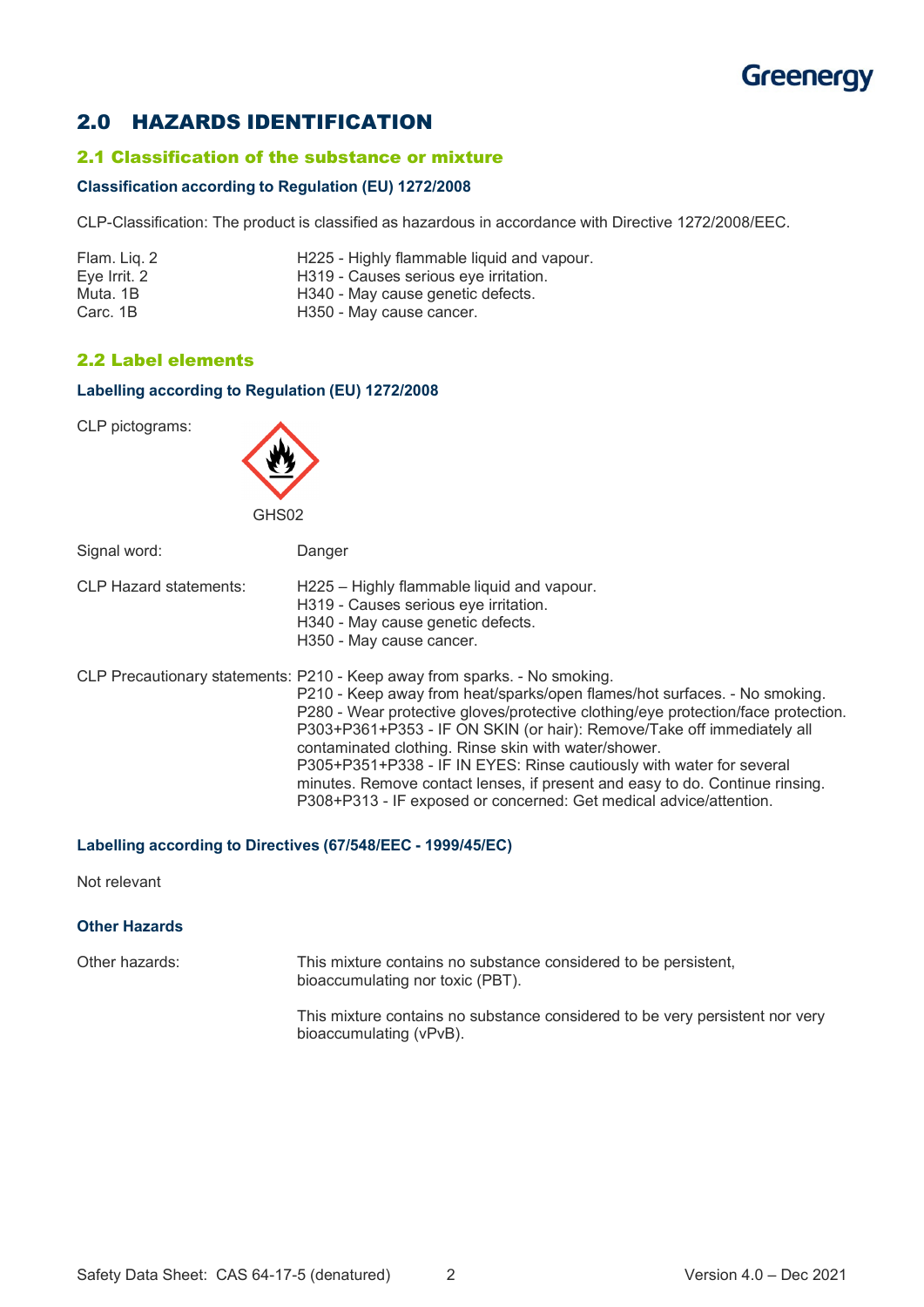

# 3.0 COMPOSITION / INFORMATION ON INGREDIENTS

### 3.1 Substances

Not applicable

## 3.2 Mixtures

| Substance name | <b>Product Identifier</b>                                           | $\frac{0}{0}$ | <b>Classification according to</b><br><b>Regulation (EC) No. 1272/2008</b><br>[CLP/GHS]                                                                                    |
|----------------|---------------------------------------------------------------------|---------------|----------------------------------------------------------------------------------------------------------------------------------------------------------------------------|
| Ethanol        | CAS no: 64-17-5<br>EC no: 200-578-6<br>EC Index: 603-002-00-5       | 98 - 100      | H225 - Flam. Lig. 2<br>H319 - Causes serious eye<br>irritation.                                                                                                            |
| Gasoline       | CAS no:<br>86290-81-5<br>EC no: 289-220-8<br>EC Index: 649-378-00-4 | $0 - 2$       | Flam. Liq. 1, H224<br>Asp. Tox. 1, H304<br><b>Skin Irrit. 2, H315</b><br>Muta. 1B, H340<br>Carc. 1B, H350<br>STOT SE 3, H336<br>Aquatic Chronic 2, H411<br>Repr. 2, H361fd |

# 4.0 FIRST AID MEASURES

#### 4.1 Description of first aid measures

| Inhalation:                                                     | Keep at rest.<br>Move to fresh air.<br>Oxygen or artificial respiration if needed                                                                          |  |
|-----------------------------------------------------------------|------------------------------------------------------------------------------------------------------------------------------------------------------------|--|
| Skin contact:                                                   | Wash off immediately with soap and plenty of water.<br>Take off contaminated clothing and shoes immediately.<br>Wash contaminated clothing before re-use.  |  |
| Eye contact:                                                    | Rinse immediately with plenty of water, also under the eyelids, for at least 15<br>minutes.<br>Get immediate medical advice/attention.                     |  |
| Ingestion:                                                      | Rinse mouth.<br>Drink plenty of water.<br>Get immediate medical advice/attention.                                                                          |  |
| 4.2 Most important symptoms and effects, both acute and delayed |                                                                                                                                                            |  |
| Inhalation:                                                     | May cause respiratory irritation. Inhalation of high vapour concentrations may<br>cause symptoms like headache, dizziness, tiredness, nausea and vomiting. |  |
| Skin contact:                                                   | Prolonged skin contact may cause skin irritation and/or dermatitis.                                                                                        |  |
| Eye contact:                                                    | Contact with eyes may cause irritation.                                                                                                                    |  |
| Ingestion:                                                      | Harmful: may cause lung damage if swallowed. Ingestion may cause<br>gastrointestinal irritation, nausea, vomiting and diarrhoea.                           |  |
| Other adverse effects:                                          | Carcinogenic Mutagenic.                                                                                                                                    |  |

# 4.3 Indication of immediate medical attention and special treatment needed

No data available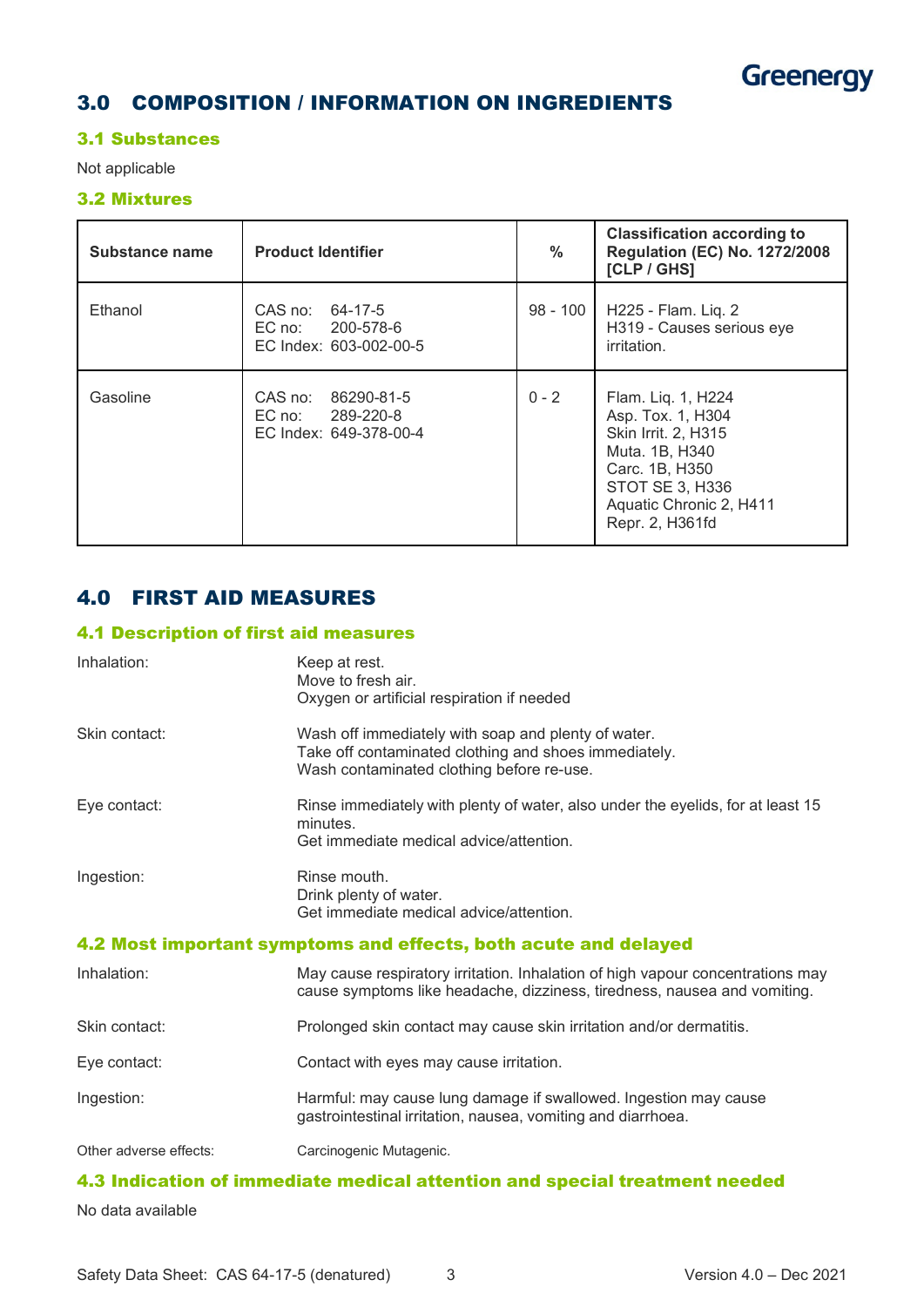# Greenerav

# 5.0 FIRE-FIGHTING MEASURES

## 5.1 Extinguishing media

Suitable extinguishing media: Use dry chemical, CO2, water spray or alcohol resistant foam.

Extinguishing media which High volume water jet shall not be used for safety reasons:

#### 5.2 Special hazards arising from the substance or mixture

| Fire Hazard:      | Highly Flammable liquid and vapour                                                                                                                                                                                                                                                                                                                                                                                                                                                                                                                                            |
|-------------------|-------------------------------------------------------------------------------------------------------------------------------------------------------------------------------------------------------------------------------------------------------------------------------------------------------------------------------------------------------------------------------------------------------------------------------------------------------------------------------------------------------------------------------------------------------------------------------|
| Specific hazards: | Vapours may form explosive mixture with air.<br>Vapours are heavier than air and may spread along floors.<br>The pressure in sealed containers can increase under the influence of heat.<br>Vapours can travel considerable distances to a source of ignition where they<br>can ignite, flash back, or explode.<br>Burning produces noxious and toxic fumes.<br>Cool containers / tanks with water spray.<br>Possible decomposition products are: Cox<br>Fire residues and contaminated fire extinguishing water must be disposed of in<br>accordance with local regulations. |

#### 5.3 Advice for firefighters

Special protective equipment Wear personal protective equipment.<br>for fire-fighters: Wear self-contained breathing appara Wear self-contained breathing apparatus for firefighting if necessary.

# 6.0 ACCIDENTAL RELEASE MEASURES

#### 6.1 Personal precautions, protective equipment and emergency procedures

Personal precautions: Remove all sources of ignition. Evacuate area. Wear personal protective equipment. See also section 8. Do not breathe vapours or spray mist. Ensure adequate ventilation. Avoid contact with skin, eyes and clothing. Do not smoke. Keep away from open flames, hot surfaces and sources of ignition. Ensure all equipment is electrically grounded before beginning transfer operations.

#### 6.2 Environmental precautions

Environmental precautions: Do not flush into surface water or sanitary sewer system.

#### 6.3 Methods and materials for containment and cleaning up

Methods for cleaning up: Remove all sources of ignition. Do not use tools which may produce sparks. Prevent further leakage or spillage if safe to do so. Soak up with inert absorbent material (e.g. sand, silica gel, acid binder, universal binder, sawdust). Dam up. Sweep up and shovel into suitable containers for disposal. After cleaning, flush away traces with water. Dispose of in accordance with local regulations.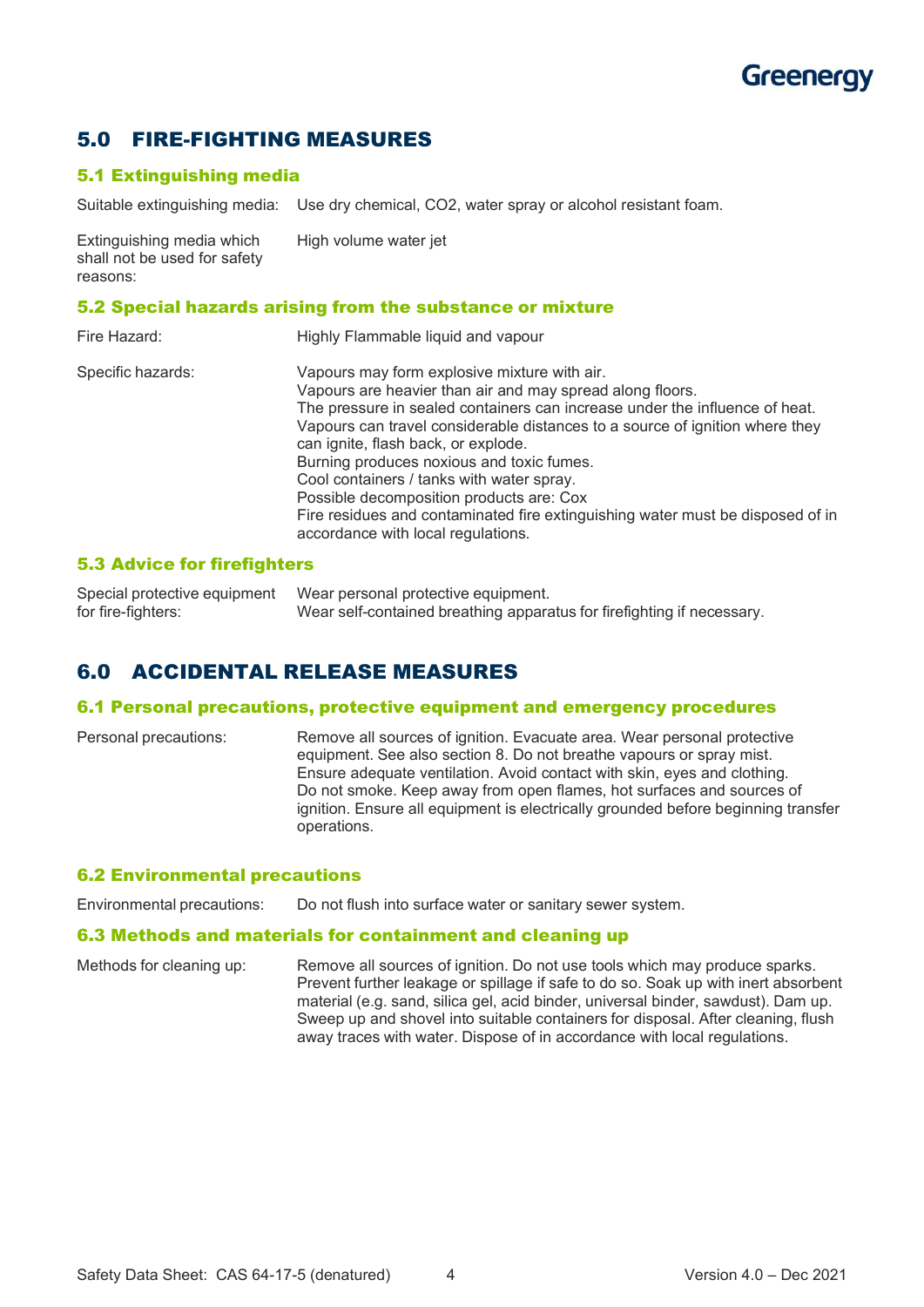

# 7.0 HANDLING AND STORAGE

#### 7.1 Precautions for safe handling

| Handling:                                                        | Wear personal protective equipment. See also section 8 Do not breathe vapours<br>or spray mist. Ensure adequate ventilation. Avoid contact with skin, eyes and<br>clothing. Keep away from open flames, hot surfaces and sources of ignition. Do<br>not smoke. Keep away from food and drink. Always replace cap after use. Do<br>not burn. Ensure all equipment is electrically grounded before beginning transfer<br>operations. |  |
|------------------------------------------------------------------|------------------------------------------------------------------------------------------------------------------------------------------------------------------------------------------------------------------------------------------------------------------------------------------------------------------------------------------------------------------------------------------------------------------------------------|--|
| 7.2 Conditions for safe storage, including any incompatibilities |                                                                                                                                                                                                                                                                                                                                                                                                                                    |  |
| Storage:                                                         | Keep tightly closed in a dry, cool and well-ventilated place. Store in original<br>container. Keep away from open flames, hot surfaces and sources of ignition.<br>Keep away from direct sunlight. Do not store near or with any of the<br>incompatible materials listed in section 10.                                                                                                                                            |  |
| Hygiene measures:                                                | Use only in area provided with appropriate exhaust ventilation. Handle in<br>accordance with good industrial hygiene and safety practice. Wash hands and<br>face before breaks and immediately after handling the product.                                                                                                                                                                                                         |  |
| <b>7.3 Specific end use(s)</b>                                   |                                                                                                                                                                                                                                                                                                                                                                                                                                    |  |

Specific use(s): No data

# 8.0 EXPOSURE CONTROLS/PERSONAL PROTECTION

## 8.1 Control parameters

| Component:<br>TLV-TWA (mg/m <sup>3</sup> ):         | Ethanol (64-17-5)<br>260 (NL); 950 (NO); 960 (DE, CH, SK); 1000 (SE, CS, ET, LT, BG, LV, RU);<br>1900 (DA, FR, FI, GR, AT, HU, SL, HR, PL); 1907 (BE); 1910 (ES); 1920 (GB);<br>1000 ppm (PT) |
|-----------------------------------------------------|-----------------------------------------------------------------------------------------------------------------------------------------------------------------------------------------------|
| TLV-STEL (mg/m <sup>3</sup> ):                      | 1900 (LT, ET, NL, SE); 1920 (CH, SK, DE); 2500 (FI); 3000 (CS); 3800 (AT);<br>9500 (FR)                                                                                                       |
| DNEL:<br>PNEC:                                      | No data<br>No data                                                                                                                                                                            |
| Component:<br>TLV-TWA (ppm):<br>TLV-TWA $(mg/m3)$ : | Gasoline (86290-81-5)<br>300 (CH, VLA-ED Spain, 2008)<br>1100 (CH), 250 (UT4, Kraftstoff, DE); mist: 5 (BE, GB, FR, NL, ES, FI, DK, NO);<br>mist:1 $(SE)$ ;                                   |
| TLV-STEL $(mg/m3)$ :                                | mist: 10 (BE, GB); mist: 3 (SE)                                                                                                                                                               |

#### 8.2 Exposure controls

| Respiratory protection: | Ensure adequate ventilation.<br>Not required under normal use<br>In case of insufficient ventilation wear suitable respiratory equipment.<br>Full face mask (EN 136)<br>Respirator with a half face mask (EN 140)<br>Recommended Filter type: (type A - EN 141)                                                                                                                                                                                                                                                    |
|-------------------------|--------------------------------------------------------------------------------------------------------------------------------------------------------------------------------------------------------------------------------------------------------------------------------------------------------------------------------------------------------------------------------------------------------------------------------------------------------------------------------------------------------------------|
| Hand protection:        | Wear chemically resistant gloves tested for breakthrough time for Ethanol in<br>accordance with EN374. The selection of specific gloves for a specific<br>application and time of use in a working area, should also take into account<br>other factors on the working space, such as (but not limited to): other chemicals<br>that are possibly used, physical requirements (protection against cutting/drilling,<br>skill, thermal protection), and the instructions/specification of the supplier of<br>gloves. |
| Eye protection:         | Safety glasses (EN 166)                                                                                                                                                                                                                                                                                                                                                                                                                                                                                            |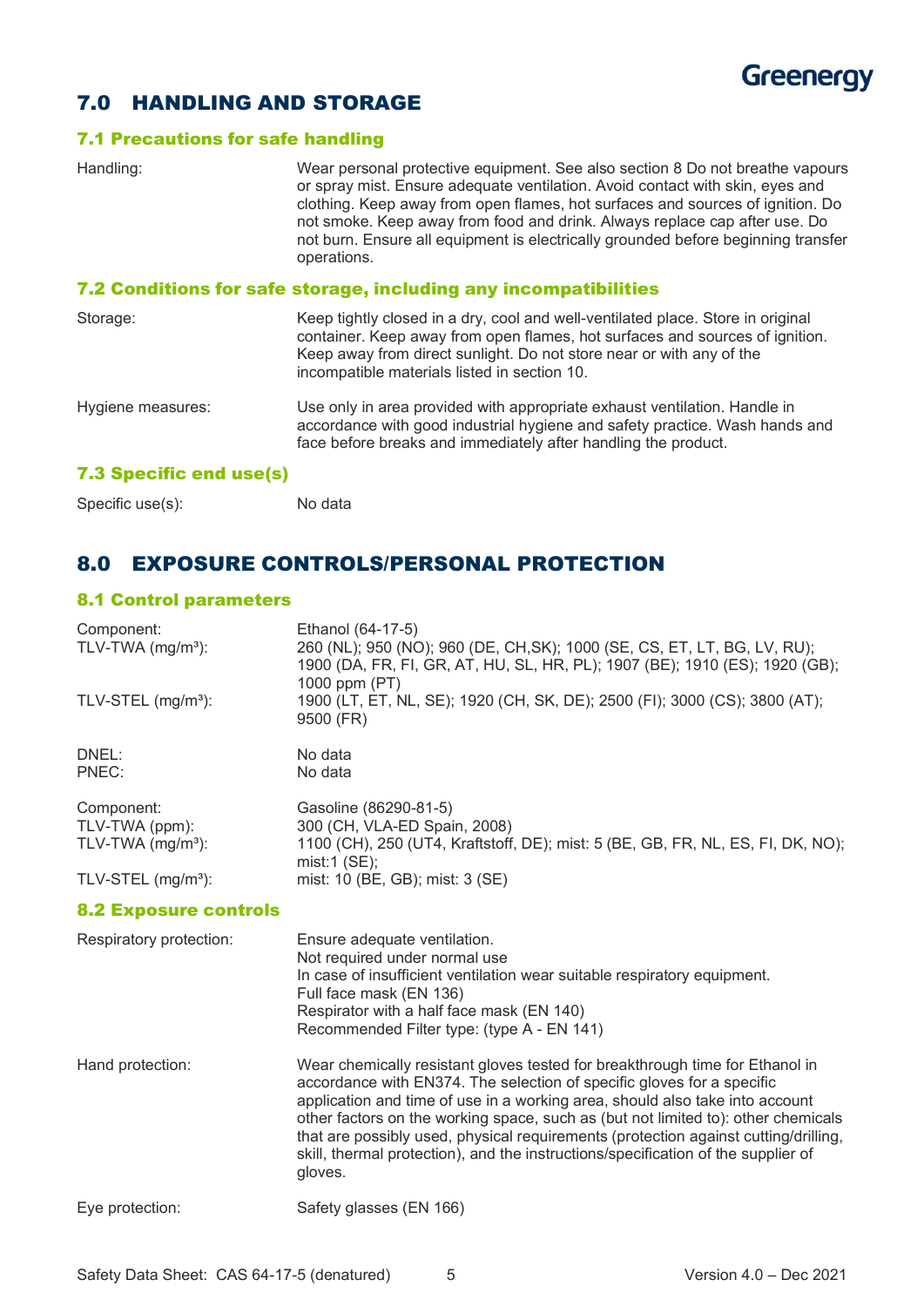# **Greenergy**

# 9.0 PHYSICAL AND CHEMICAL PROPERTIES

#### 9.1 Information on basic physical and chemical properties

| pH:<br>not applicable<br>ca 78 °C<br>Boiling point/boiling range:<br><< 0°C<br>Melting point/range:<br>ca 12 $°C$<br>Flash point:<br>ca 425 °C<br>Auto-ignition temperature:<br>Explosive properties:<br>LEL ca $3.4\%$<br>Oxidizing properties:<br>not applicable<br>Evaporation rate:<br>ca 3.4<br>ca 57.3 kPa @ 20°C<br>Vapour pressure:<br>Vapour density:<br>ca 1.59<br>Solubility in other solvents:<br>miscible<br>ca 1.2 mPa.s @ 20°C<br>Viscosity:<br>ca 0.79 g/cm <sup>3</sup> @ 15°C<br>Density:<br>Partition coefficient:<br>for Ethanol $\sim$ -0.32 (n-octanol/water) | Appearance:<br>Colour:<br>Odour: | liquid<br>colourless<br>alcohol-like |
|-------------------------------------------------------------------------------------------------------------------------------------------------------------------------------------------------------------------------------------------------------------------------------------------------------------------------------------------------------------------------------------------------------------------------------------------------------------------------------------------------------------------------------------------------------------------------------------|----------------------------------|--------------------------------------|
|                                                                                                                                                                                                                                                                                                                                                                                                                                                                                                                                                                                     |                                  |                                      |

#### 9.2 Other information

No data available

# 10.0 STABILITY AND REACTIVITY

#### 10.1 Reactivity

Reactivity: Flammable liquid

See also section 10.5

#### 10.2 Chemical stability

Stability: Stable under normal conditions.

## 10.3 Possibility of hazardous reactions

No data available

## 10.4 Conditions to avoid

Conditions to avoid: Keep away from heat and sources of ignition. Exposure to sunlight.

#### 10.5 Incompatible materials

Incompatible materials: Oxidizing agent, Acids and bases

#### 10.6 Hazardous decomposition products

Hazardous decomposition Burning produces noxious and toxic fumes. Possible decomposition products<br>Products:<br>Products: are: CO<sub>x</sub>.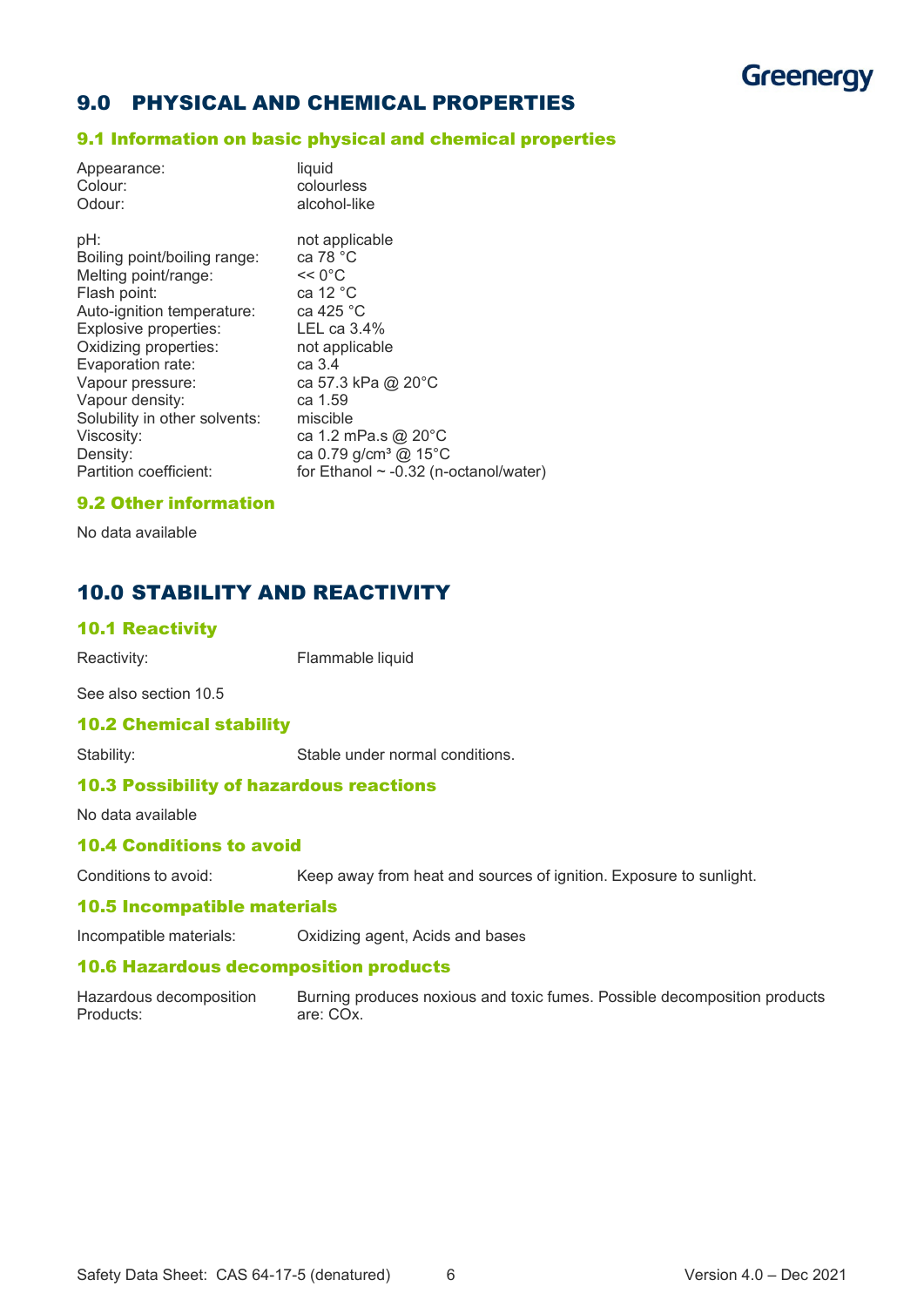

# 11. TOXICOLOGICAL INFORMATION

## 11.1 Information on toxicological effects

#### **General Information**

#### **Acute toxicity**

| <b>Component:</b><br>LD50/oral/rat:<br>LC50 (inhalation/rat):<br>LD50 (dermal/rabbit): | <b>Ethanol (64-17-5)</b><br>1501 mg/kg<br>$>5.2$ mg/l/4 h<br>>2000 mg/kg                                                 |
|----------------------------------------------------------------------------------------|--------------------------------------------------------------------------------------------------------------------------|
| <b>Component:</b><br>LD50/oral/rat:<br>LC50 (inhalation/rat):<br>LD50 (dermal/rabbit): | Gasoline (86290-81-5)<br>>5000 mg/kg (ARCO, 1986b)<br>>5.2 mg/l/4 h (ARCO, 1992)<br>>2000 mg/kg (ARCO, 1986a)            |
| Inhalation:                                                                            | Inhalation of high vapour concentrations may cause symptoms like headache,<br>dizziness, tiredness, nausea and vomiting. |
| Skin contact:                                                                          | Prolonged skin contact may cause skin irritation and/or dermatitis.                                                      |
| Eye contact:                                                                           | Contact with eyes may cause irritation.                                                                                  |
| Ingestion:                                                                             | Ingestion may cause gastrointestinal irritation, nausea, vomiting and diarrhoea.                                         |
| <b>Chronic toxicity:</b>                                                               |                                                                                                                          |
| Germ cell mutagenicity:                                                                | May cause genetic defects.                                                                                               |
| Carcinogenicity:                                                                       | May cause cancer.                                                                                                        |
| <b>Further information</b>                                                             |                                                                                                                          |

No data available

# 12. ECOLOGICAL INFORMATION

## 12.1 Toxicity

| Ecotoxicity effects: | Not hazardous.                    |
|----------------------|-----------------------------------|
| <b>Component:</b>    | <b>Ethanol (64-17-5)</b>          |
| LC50/96h/fish:       | 14,200 mg/l (Pimephales promelas) |
| Component:           | Gasoline (86290-81-5)             |
| LC50/96h/fish:       | 1 - 10 mg/l (Rainbow trout)       |

#### 12.2 Persistence and degradability

Persistence and degradability: Readily biodegradable.

## 12.3 Bioaccumulative potential

| Bioaccumulation: | (ethanol) $log Pow = -0,32$   |
|------------------|-------------------------------|
|                  | (gasoline) log Kow = $\geq$ 3 |

## 12.4 Mobility in soil

| Mobility:<br>Miscible |
|-----------------------|
|-----------------------|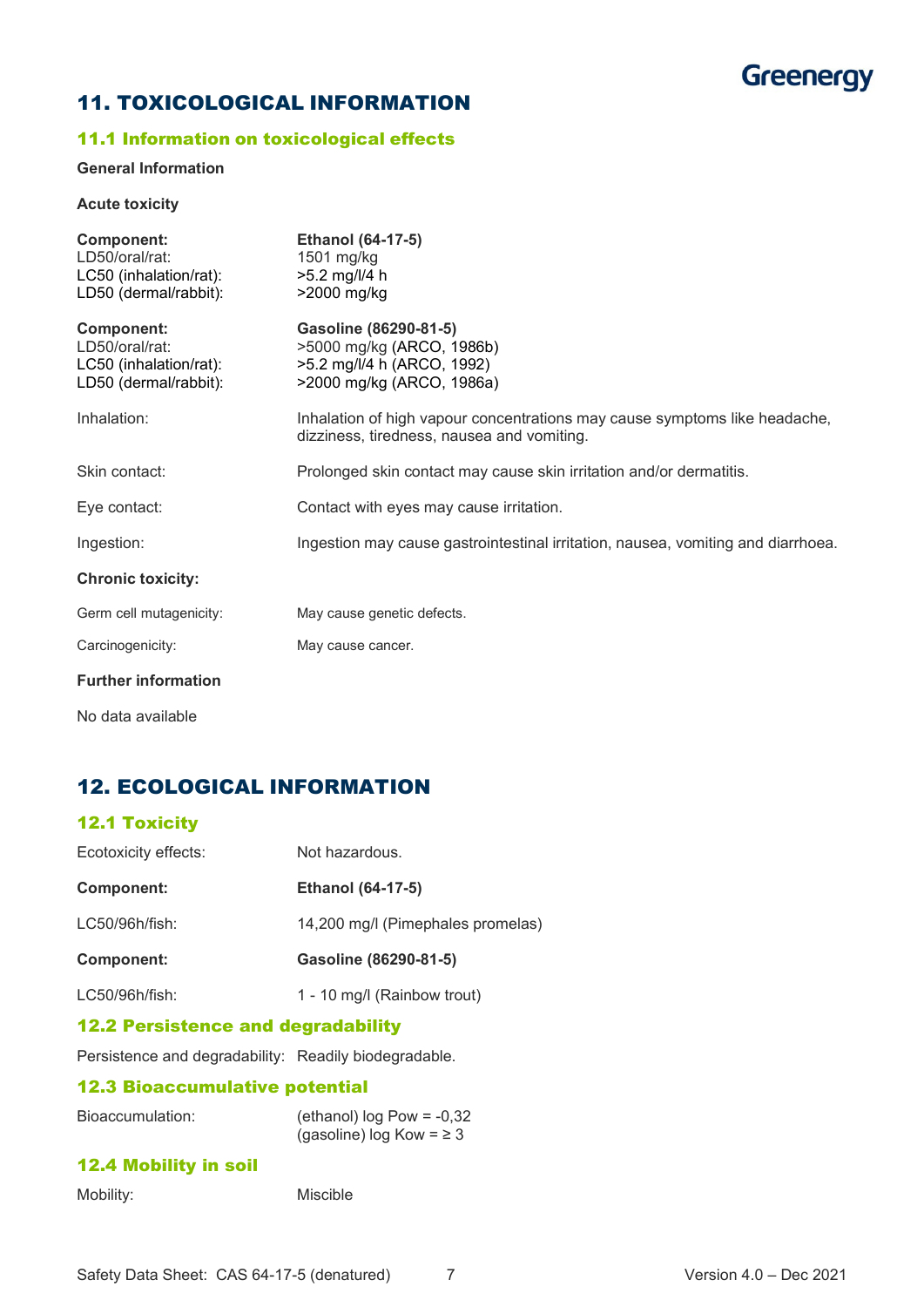

#### 12.5 Results of PBT and vPvB assessment

No data available

## 12.6 Other adverse effects

No data available

# 13.0 DISPOSAL CONSIDERATIONS

## 13.1 Waste treatment methods

| Waste from residues / unused<br>products: | In accordance with local and national regulations. Do not burn, or use a<br>cutting torch on, the empty drum. Do not puncture or incinerate.<br>Do not allow to enter into surface water or drains.                                 |
|-------------------------------------------|-------------------------------------------------------------------------------------------------------------------------------------------------------------------------------------------------------------------------------------|
| Contaminated packaging:                   | Do not puncture or incinerate. Do not burn, or use a cutting torch on, the empty<br>drum. Never use pressure to empty container. Empty containers should be<br>taken to an approved waste handling site for recycling or disposal.  |
| 75/442/EEC, 91/689/EEC):                  | Codes of waste (2001/573/EC, The following Waste Codes are only suggestions:<br>130703 - other fuels (including mixtures)<br>Waste codes should be assigned by the user based on the application for which<br>the product was used. |

# 14. TRANSPORT INFORMATION

## 14.1 UN Number

UN number: 3475

## 14.2 UN proper shipping name

Proper shipping name: ETHANOL AND GASOLINE MIXTURE

## 14.3 Transport hazard class(es)

## **14.3.1 Overland transport**

| Class:                   | 3 - Flammable liquids |
|--------------------------|-----------------------|
| Danger code:             | 33                    |
| ADR classification code: | F <sub>1</sub>        |
| ADR danger labels:       | 3 - Flammable liquid  |



Orange plates:



ADR tunnel restriction code: D/E limited quantities: LQ04<br>ADR excepted quantities: E2 ADR excepted quantities: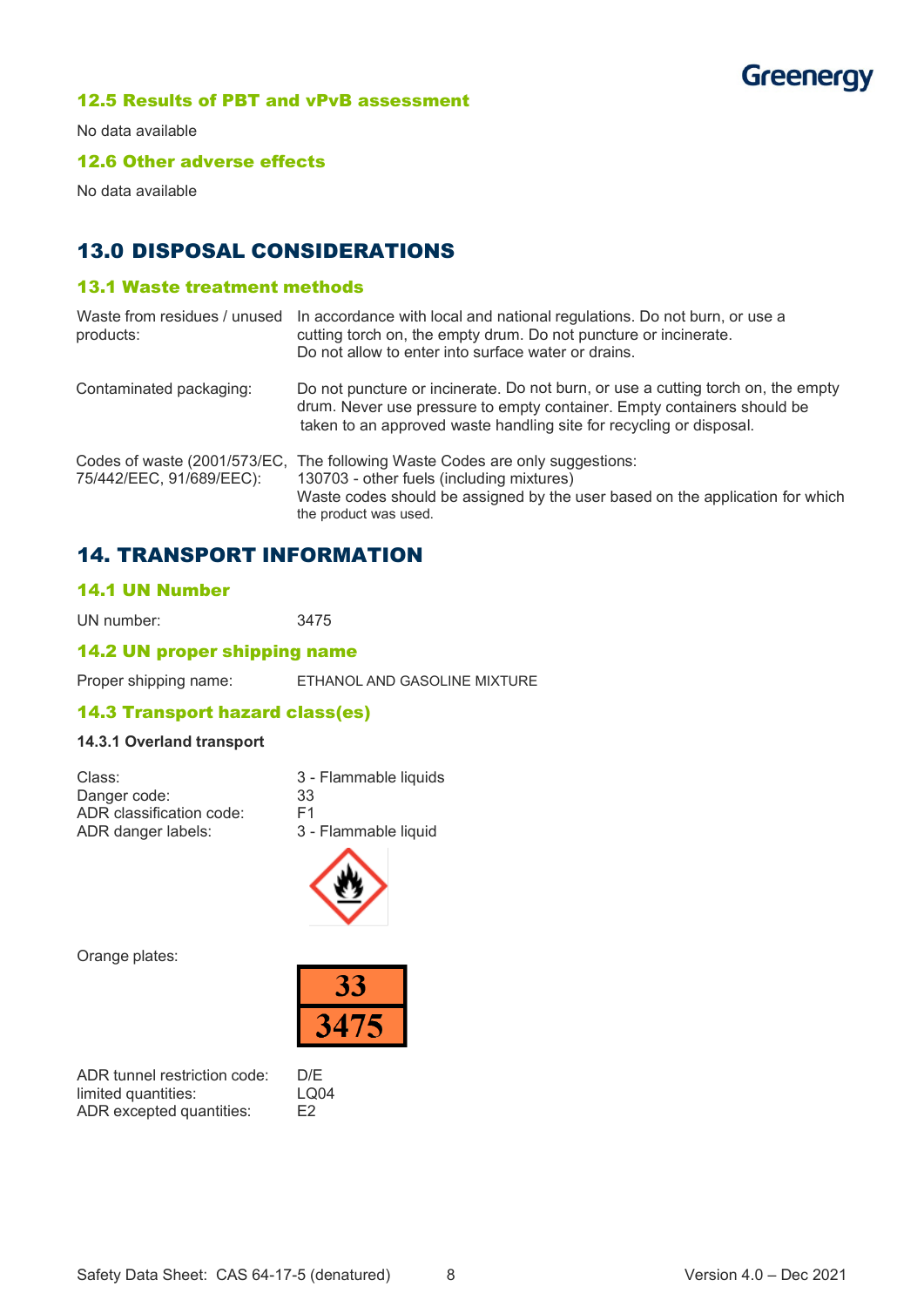

#### **Inland waterway transport (ADN/ADNR)**

| ADNR class:             | 3                     |
|-------------------------|-----------------------|
| 14.3.2 Transport by sea |                       |
| Class:                  | 3 - Flammable liquids |
| 14.3.3 Air transport    |                       |
| Class:                  | 3 - Flammable liquids |
|                         |                       |

## 14.4 Packing group

Packing group: II

#### 14.5 Environmental hazards

Other information (transport): No supplementary information available.

#### 14.6 Special precautions for users

No data available

#### 14.7 Transport in bulk according to Annex II of MARPOL 73/78 and the IBC Code

Bio-fuel blends of Gasoline and Ethyl alcohol (>25% but <99% by volume)

| <b>Pollution Category:</b> |     |
|----------------------------|-----|
| Hazards:                   | S/P |
| Ship Type:                 | 2   |

# 15.0 REGULATORY INFORMATION

## 15.1 Safety, health and environmental regulations/legislation specific for the substance or mixture

#### **15.1.1 UK Regulations**

No data available

#### **15.1. Other National regulations**

DE WGK: 3

#### 15.2 Chemical Safety Assessment

Chemical Safety assessment: A Chemical Safety Assessment has been carried out for the following substances of this mixture.

> Ethanol Gasoline